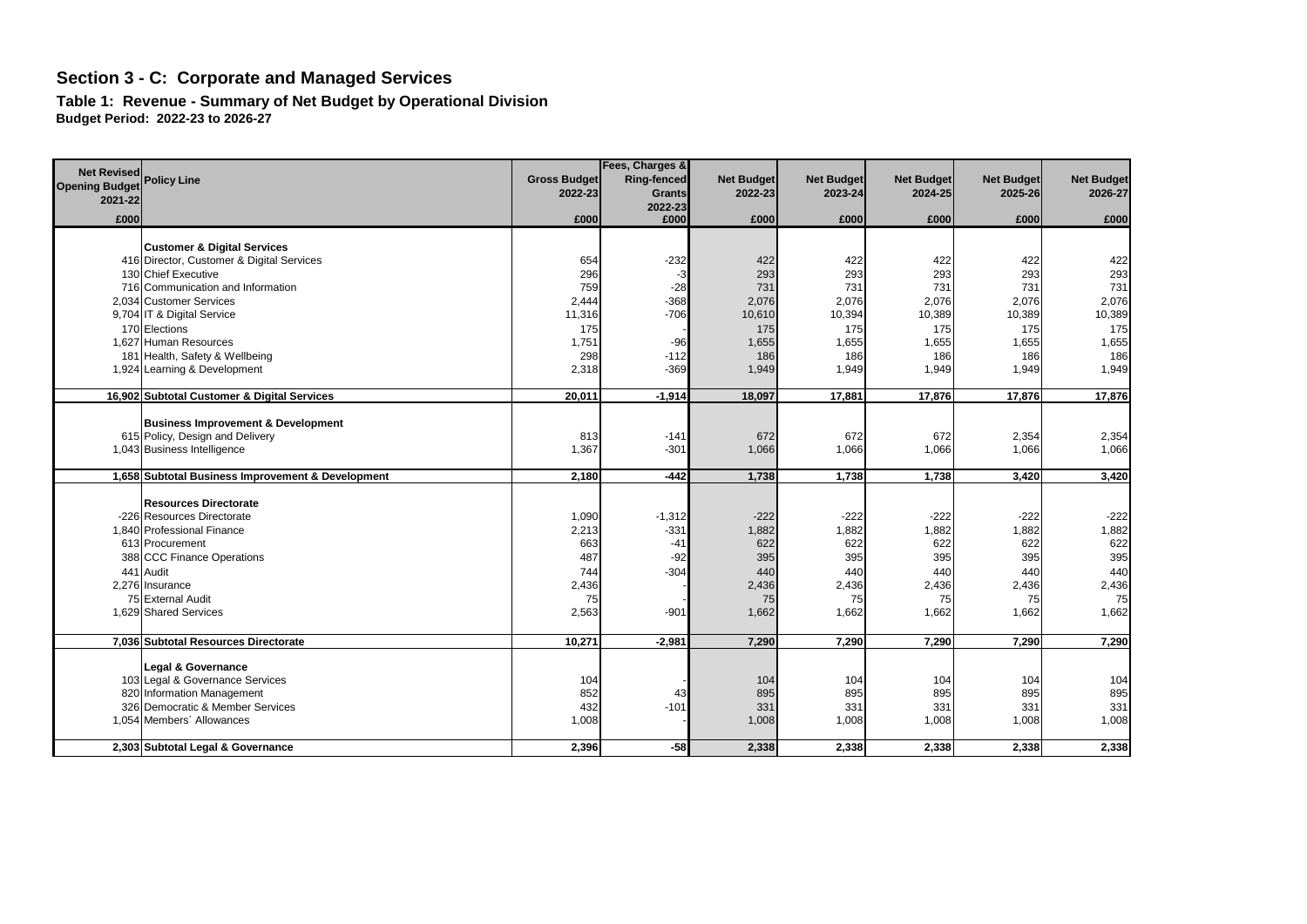**Table 1: Revenue - Summary of Net Budget by Operational Division Budget Period: 2022-23 to 2026-27**

| <b>Net Revised</b>               | <b>Policy Line</b>                                 | <b>Gross Budget</b> | Fees, Charges &<br>Ring-fenced | <b>Net Budget</b> | <b>Net Budget</b> | <b>Net Budget</b> | <b>Net Budget</b> | <b>Net Budget</b> |
|----------------------------------|----------------------------------------------------|---------------------|--------------------------------|-------------------|-------------------|-------------------|-------------------|-------------------|
| <b>Opening Budget</b><br>2021-22 |                                                    | 2022-23             | <b>Grants</b>                  | 2022-23           | 2023-24           | 2024-25           | 2025-26           | 2026-27           |
|                                  |                                                    |                     | 2022-23                        |                   |                   |                   |                   |                   |
| £000                             |                                                    | £000                | £000                           | £000              | £000              | £000              | £000              | £000              |
|                                  |                                                    |                     |                                |                   |                   |                   |                   |                   |
|                                  | <b>Corporate &amp; Miscellaneous</b>               |                     |                                |                   |                   |                   |                   |                   |
|                                  | 3,757 Central Services and Organisation-Wide Risks | 2,665               | $-227$                         | 2,438             | 2,487             | 2,487             | 2,487             | 2,487             |
|                                  | 1,300 Investment in Social Care Capacity           |                     |                                |                   |                   |                   |                   |                   |
|                                  | 110 Subscriptions                                  | 110                 |                                | 110               | 110               | 110               | 110               | 110               |
|                                  | 48 Authority-wide Miscellaneous                    | 166                 | $-118$                         | 48                | 48                | 48                | 48                | 48                |
|                                  | 1.429 Transformation Fund                          | 1,118               |                                | 1,118             | 92                |                   |                   |                   |
|                                  | Council Tax: Counter Fraud & Compliance            |                     | $-650$                         | $-650$            | $-650$            | $-650$            | $-650$            | $-650$            |
|                                  |                                                    |                     |                                |                   |                   |                   |                   |                   |
|                                  | 6,644 Subtotal Corporate & Miscellaneous           | 4,059               | $-995$                         | 3,064             | 2,087             | 1,995             | 1,995             | 1,995             |
|                                  | <b>Investment Activity</b>                         |                     |                                |                   |                   |                   |                   |                   |
|                                  | -3,544 Property Investments                        | 3,826               | $-7,373$                       | $-3,547$          | $-3,843$          | $-4,009$          | $-4,206$          | $-4,379$          |
|                                  | -491 Shareholder Company Dividends & Fees          | $-30$               | $-491$                         | $-521$            | $-557$            | $-557$            | $-557$            | $-557$            |
|                                  | -6,063 Housing Investment (This Land Company)      | 2,437               | $-8,500$                       | $-6,063$          | $-6,063$          | $-6,063$          | $-6,063$          | $-6,063$          |
|                                  | -201 Contract Efficiencies & Other Income          | $-199$              | $-206$                         | $-405$            | $-405$            | $-605$            | $-605$            | $-605$            |
|                                  | -399 Collective Investment Funds                   |                     | $-420$                         | $-420$            | $-420$            | $-420$            | $-420$            | $-420$            |
|                                  | -119 Investments                                   | 266                 | $-322$                         | $-56$             | $-1,655$          | $-2,405$          | $-2,405$          | $-2,405$          |
|                                  | -239 Renewable Energy Investments                  | 1,617               | $-2,112$                       | $-495$            | $-570$            | $-621$            | $-901$            | $-1,060$          |
|                                  |                                                    |                     |                                |                   |                   |                   |                   |                   |
|                                  | -11,056 Subtotal Investment Activity               | 7,917               | $-19,424$                      | $-11,507$         | $-13,513$         | $-14,680$         | $-15, 157$        | $-15,489$         |
|                                  |                                                    |                     |                                |                   |                   |                   |                   |                   |
|                                  | <b>Property Services</b>                           |                     |                                |                   |                   |                   |                   |                   |
|                                  | 5,174 Facilities Management                        | 7,763               | $-2,175$                       | 5,588             | 5,586             | 5,268             | 5,052             | 5,049             |
|                                  | 799 Property Services                              | 1,022<br>263        |                                | 1,022<br>206      | 1,022<br>206      | 1,022<br>206      | 1,022<br>206      | 1,022<br>206      |
|                                  | 205 Property Compliance                            |                     | $-57$                          |                   |                   |                   |                   |                   |
|                                  | -4,329 County Farms<br>702 Strategic Assets        | 865<br>780          | $-5,367$<br>$-65$              | $-4,502$<br>715   | $-4,628$<br>715   | $-4,757$<br>715   | $-4,889$<br>715   | $-5,024$<br>715   |
|                                  |                                                    |                     |                                |                   |                   |                   |                   |                   |
|                                  | 2,551 Subtotal Property Services                   | 10,693              | $-7,664$                       | 3,029             | 2,901             | 2,454             | 2,106             | 1,968             |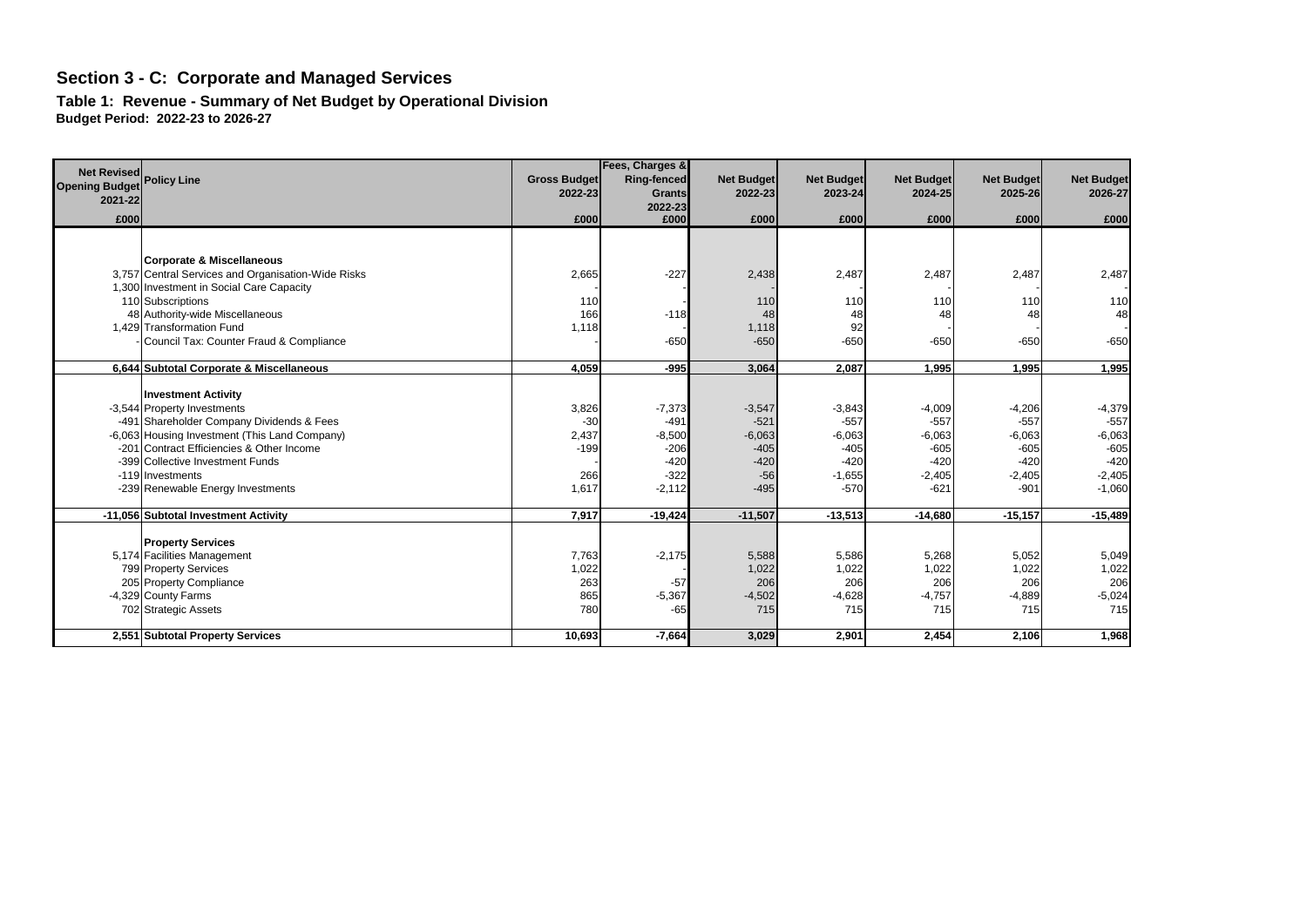**Table 1: Revenue - Summary of Net Budget by Operational Division Budget Period: 2022-23 to 2026-27**

| Net Revised<br>Opening Budget Policy Line<br>2021-22<br>£000 |                                                                                        | <b>Gross Budget</b><br>2022-23<br>£000 | Fees, Charges &<br>Ring-fenced<br>Grants<br>2022-23<br>£000 | <b>Net Budget</b><br>2022-23<br>£000 | <b>Net Budget</b><br>2023-24<br>£000 | <b>Net Budget</b><br>2024-25<br>£000 | <b>Net Budget</b><br>2025-26<br>£000 | <b>Net Budget</b><br>2026-27<br>£000 |
|--------------------------------------------------------------|----------------------------------------------------------------------------------------|----------------------------------------|-------------------------------------------------------------|--------------------------------------|--------------------------------------|--------------------------------------|--------------------------------------|--------------------------------------|
|                                                              | <b>Greater Cambridge Partnership</b><br>- City Deal with Greater Cambridge Partnership | 1,682                                  | $-1,682$                                                    |                                      |                                      |                                      |                                      |                                      |
|                                                              | - Subtotal Greater Cambridge Partnership                                               | 1,682                                  | $-1,682$                                                    |                                      |                                      |                                      |                                      |                                      |
|                                                              | <b>UNIDENTIFIED SAVINGS TO BALANCE BUDGET</b><br><b>Future Years</b>                   | $-15,216$                              |                                                             | $-15,216$                            | $-39,600$                            | $-61,517$                            | $-79,110$                            | $-96,308$                            |
|                                                              | - Inflation                                                                            |                                        |                                                             |                                      | 750                                  | 1,522                                | 2,326                                | 3,172                                |
|                                                              | 26,038 CS BUDGET TOTAL                                                                 | 43,993                                 | $-35,160$                                                   | 8,833                                | $-18,128$                            | $-40,984$                            | $-56,916$                            | $-73,738$                            |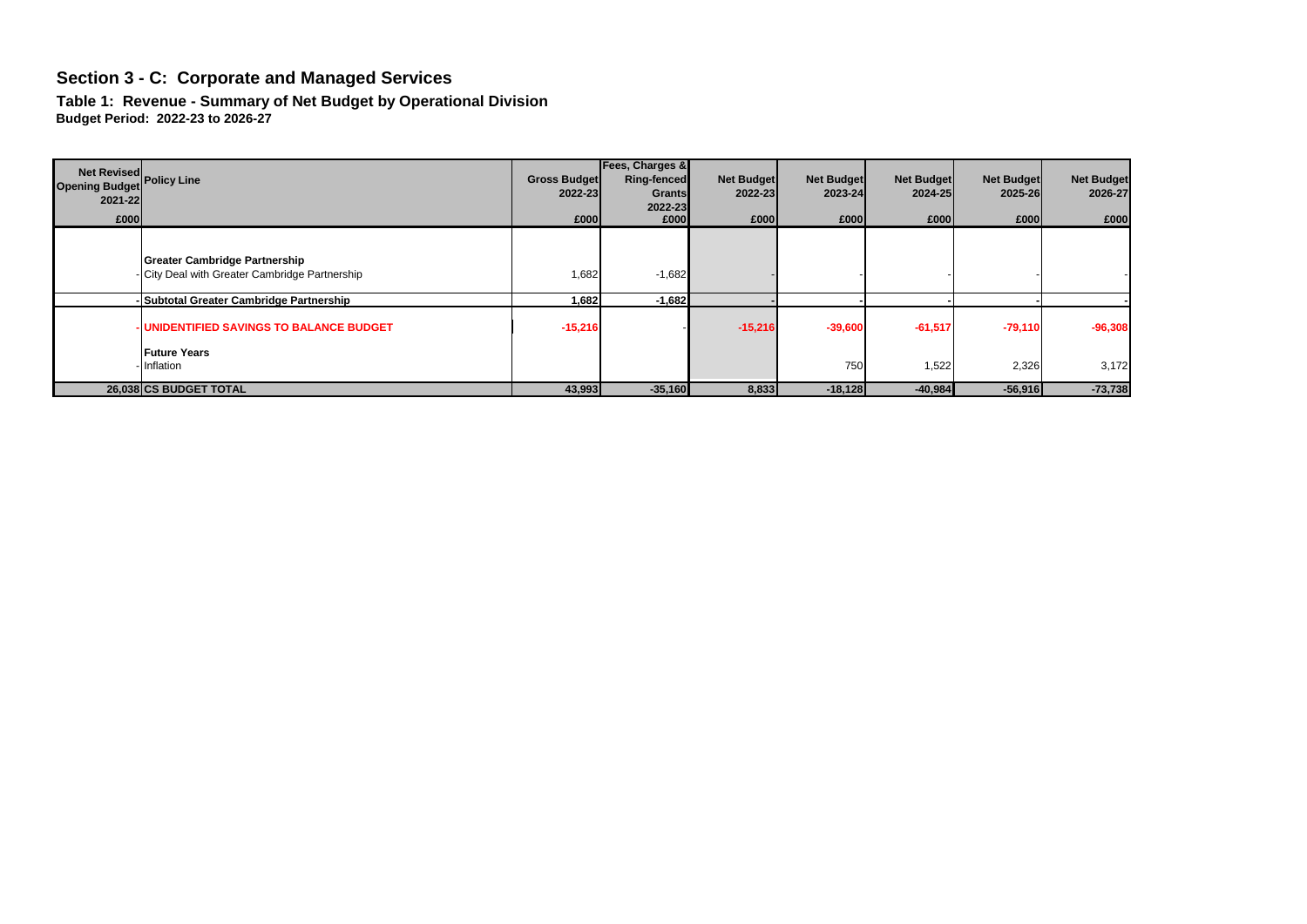## **Table 2: Revenue - Net Budget Changes by Operational Division Budget Period: 2022-23**

| <b>Policy Line</b>                                     | <b>Net Revised</b><br><b>Opening Budget</b> | <b>Net Inflation</b> | Demography &<br><b>Demand</b> | <b>Pressures</b> | <b>Investments</b> | Savings &<br>Income<br><b>Adjustments</b> | <b>Net Budget</b> |
|--------------------------------------------------------|---------------------------------------------|----------------------|-------------------------------|------------------|--------------------|-------------------------------------------|-------------------|
|                                                        | £000                                        | £000                 | £000                          | £000             | £000               | £000                                      | £000              |
| <b>Customer &amp; Digital Services</b>                 |                                             |                      |                               |                  |                    |                                           |                   |
| Director, Customer & Digital Services                  | 416                                         |                      |                               |                  |                    |                                           | 422               |
| <b>Chief Executive</b>                                 | 130                                         |                      |                               | 155              |                    |                                           | 293               |
| Communication and Information                          | 716                                         | 15                   |                               |                  |                    |                                           | 731               |
| <b>Customer Services</b>                               | 2,034                                       | 42                   |                               |                  |                    |                                           | 2,076             |
| IT & Digital Service                                   | 9,704                                       | 104                  |                               | 802              |                    |                                           | 10,610            |
| Elections                                              | 170                                         |                      |                               |                  |                    |                                           | 175               |
| <b>Human Resources</b>                                 | 1,627                                       | 28                   |                               |                  |                    |                                           | 1,655             |
| Health, Safety & Wellbeing                             | 181                                         |                      |                               |                  |                    |                                           | 186               |
| Learning & Development                                 | 1,924                                       | 25                   |                               |                  |                    |                                           | 1,949             |
| <b>Subtotal Customer &amp; Digital Services</b>        | 16,902                                      | 232                  |                               | 957              |                    |                                           | 18,097            |
|                                                        |                                             |                      |                               |                  |                    |                                           |                   |
| <b>Business Improvement &amp; Development</b>          |                                             |                      |                               |                  |                    |                                           |                   |
| Policy, Design and Delivery                            | 615                                         | 57                   |                               |                  |                    |                                           | 672               |
| <b>Business Intelligence</b>                           | 1,043                                       | 23                   |                               |                  |                    |                                           | 1,066             |
| <b>Subtotal Business Improvement &amp; Development</b> | 1,658                                       | 80                   |                               |                  |                    |                                           | 1,738             |
| <b>Resources Directorate</b>                           |                                             |                      |                               |                  |                    |                                           |                   |
| <b>Resources Directorate</b>                           | $-226$                                      |                      |                               |                  |                    |                                           | $-222$            |
| <b>Professional Finance</b>                            | 1,840                                       | 42                   |                               |                  |                    |                                           | 1,882             |
| Procurement                                            | 613                                         |                      |                               |                  |                    |                                           | 622               |
| <b>CCC Finance Operations</b>                          | 388                                         |                      |                               |                  |                    |                                           | 395               |
| <b>Audit</b>                                           | 441                                         |                      |                               |                  |                    |                                           | 440               |
| Insurance                                              | 2,276                                       | 160                  |                               |                  |                    |                                           | 2,436             |
| <b>External Audit</b>                                  | 75                                          |                      |                               |                  |                    |                                           | 75                |
| <b>Shared Services</b>                                 | 1,629                                       | 33                   |                               |                  |                    |                                           | 1,662             |
| <b>Subtotal Resources Directorate</b>                  | 7,036                                       | 254                  |                               |                  |                    |                                           | 7,290             |
| Legal & Governance                                     |                                             |                      |                               |                  |                    |                                           |                   |
| Legal & Governance Services                            | 103                                         |                      |                               |                  |                    |                                           | 104               |
| Information Management                                 | 820                                         | 19                   |                               | 56               |                    |                                           | 895               |
| Democratic & Member Services                           | 326                                         |                      |                               |                  |                    |                                           | 331               |
| Members' Allowances                                    | 1,054                                       |                      |                               |                  |                    | $-46$                                     | 1,008             |
| <b>Subtotal Legal &amp; Governance</b>                 | 2,303                                       | 25                   |                               | 56               |                    | $-46$                                     | 2,338             |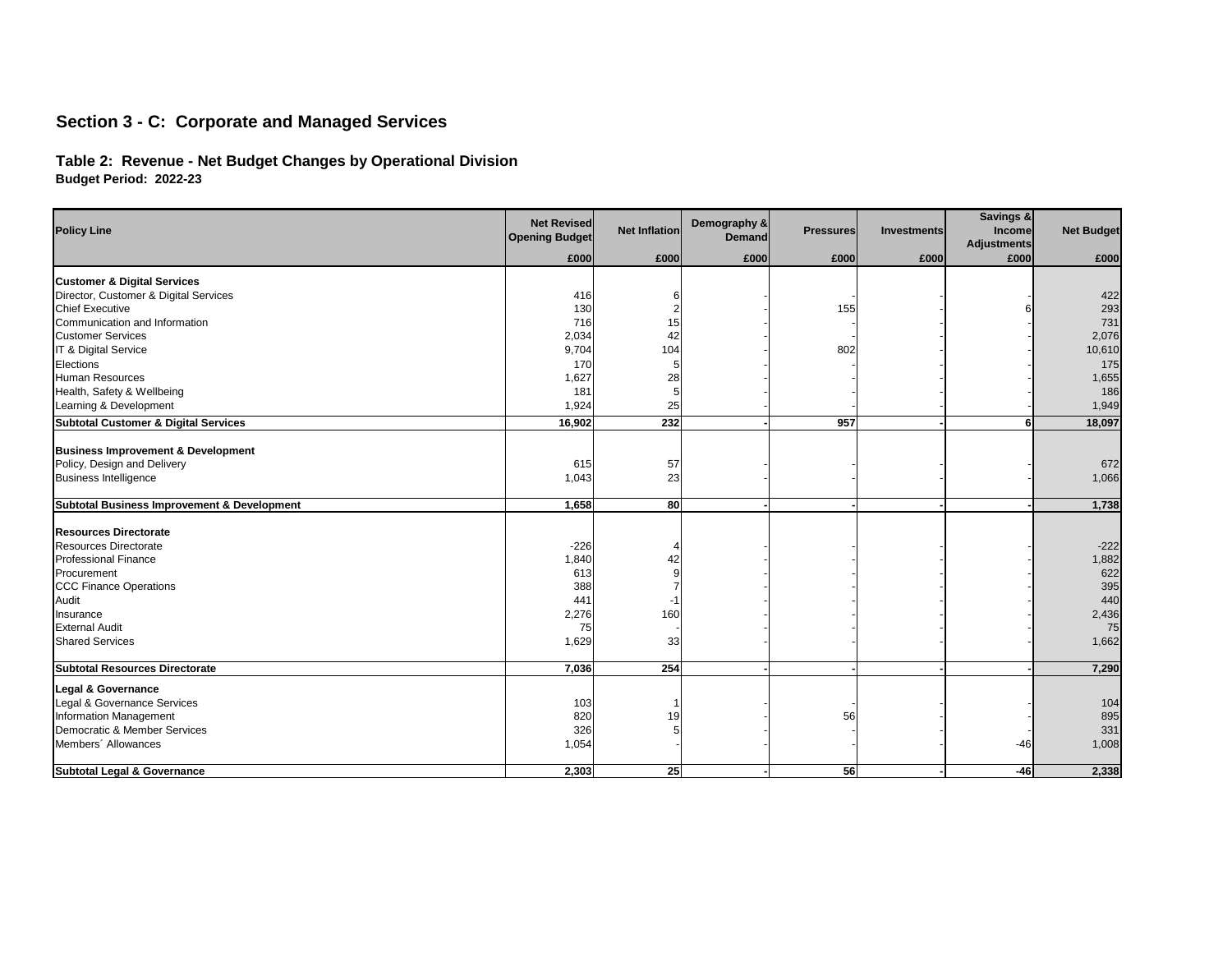## **Table 2: Revenue - Net Budget Changes by Operational Division Budget Period: 2022-23**

| <b>Policy Line</b>                                   | <b>Net Revised</b><br><b>Opening Budget</b> | <b>Net Inflation</b> | Demography &<br><b>Demand</b> | <b>Pressures</b> | <b>Investments</b> | Savings &<br><b>Income</b><br><b>Adjustments</b> | <b>Net Budget</b> |
|------------------------------------------------------|---------------------------------------------|----------------------|-------------------------------|------------------|--------------------|--------------------------------------------------|-------------------|
|                                                      | £000                                        | £000                 | £000                          | £000             | £000               | £000                                             | £000              |
|                                                      |                                             |                      |                               |                  |                    |                                                  |                   |
| <b>Corporate &amp; Miscellaneous</b>                 |                                             |                      |                               |                  |                    |                                                  |                   |
| Central Services and Organisation-Wide Risks         | 3,757                                       |                      |                               | $-1,470$         |                    | 151                                              | 2,438             |
| Investment in Social Care Capacity                   | 1,300<br>110                                |                      |                               |                  | $-1,300$           |                                                  | 110               |
| <b>Subscriptions</b><br>Authority-wide Miscellaneous | 48                                          |                      |                               |                  |                    |                                                  | 48                |
| <b>Transformation Fund</b>                           | 1,429                                       |                      |                               |                  | $-311$             |                                                  | 1,118             |
| Council Tax: Counter Fraud & Compliance              |                                             |                      |                               |                  |                    | $-650$                                           | $-650$            |
|                                                      |                                             |                      |                               |                  |                    |                                                  |                   |
| <b>Subtotal Corporate &amp; Miscellaneous</b>        | 6,644                                       |                      |                               | $-1,470$         | $-1,611$           | $-499$                                           | 3,064             |
|                                                      |                                             |                      |                               |                  |                    |                                                  |                   |
| <b>Investment Activity</b>                           |                                             |                      |                               |                  |                    |                                                  |                   |
| <b>Property Investments</b>                          | $-3,544$                                    |                      |                               |                  | $-35$              | 31                                               | $-3,547$          |
| Shareholder Company Dividends & Fees                 | $-491$                                      |                      |                               | $-30$            |                    |                                                  | $-521$            |
| Housing Investment (This Land Company)               | $-6,063$                                    |                      |                               |                  |                    |                                                  | $-6,063$          |
| Contract Efficiencies & Other Income                 | $-201$                                      |                      |                               |                  |                    | $-200$                                           | $-405$            |
| <b>Collective Investment Funds</b>                   | $-399$                                      |                      |                               |                  |                    | $-21$                                            | $-420$            |
| Investments                                          | $-119$<br>$-239$                            |                      |                               |                  |                    | 58                                               | $-56$             |
| Renewable Energy Investments                         |                                             |                      |                               | 743              | $-10$              | $-989$                                           | $-495$            |
| <b>Subtotal Investment Activity</b>                  | $-11,056$                                   | $\overline{2}$       |                               | 713              | $-45$              | $-1,121$                                         | $-11,507$         |
| <b>Property Services</b>                             |                                             |                      |                               |                  |                    |                                                  |                   |
| <b>Facilities Management</b>                         | 5,174                                       | 269                  |                               | 182              |                    | $-37$                                            | 5,588             |
| <b>Property Services</b>                             | 799                                         | 14                   |                               | 209              |                    |                                                  | 1,022             |
| <b>Property Compliance</b>                           | 205                                         |                      |                               |                  |                    |                                                  | 206               |
| <b>County Farms</b>                                  | $-4,329$                                    | 78                   |                               |                  |                    | $-251$                                           | $-4,502$          |
| <b>Strategic Assets</b>                              | 702                                         | 13                   |                               |                  |                    |                                                  | 715               |
| <b>Subtotal Property Services</b>                    | 2,551                                       | 375                  |                               | 391              |                    | $-288$                                           | 3,029             |
|                                                      |                                             |                      |                               |                  |                    |                                                  |                   |
| <b>Greater Cambridge Partnership</b>                 |                                             |                      |                               |                  |                    |                                                  |                   |
| City Deal with Greater Cambridge Partnership         |                                             |                      |                               |                  |                    |                                                  |                   |
| <b>Subtotal Greater Cambridge Partnership</b>        |                                             |                      |                               |                  |                    |                                                  |                   |
|                                                      |                                             |                      |                               |                  |                    |                                                  |                   |
| <b>CS BUDGET TOTAL</b>                               | 26,038                                      | 968                  |                               | 647              | $-1,656$           | $-1,948$                                         | 24,049            |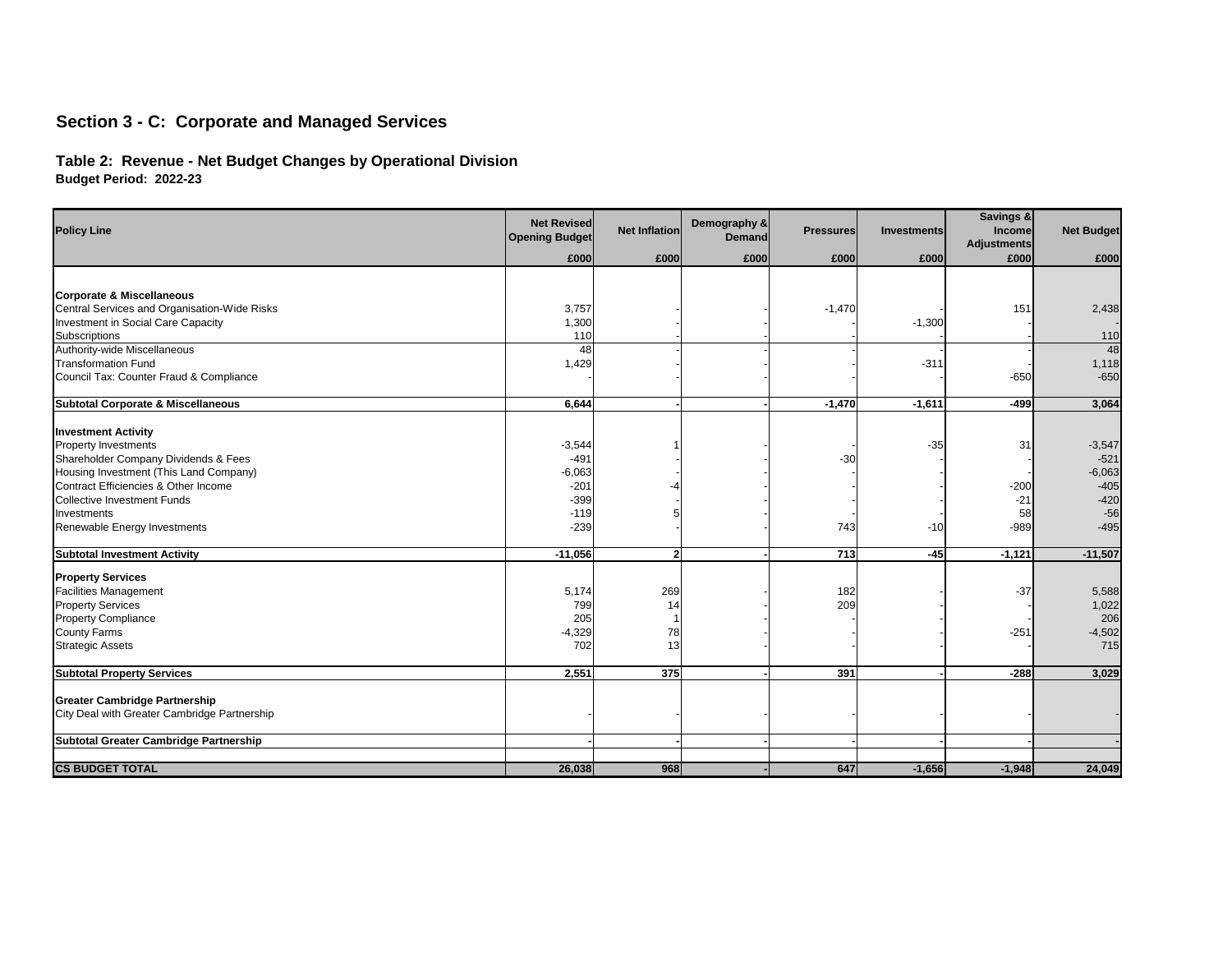#### **Table 3: Revenue - Overview**

**Budget Period: 2022-23 to 2026-27**

|            |                                                           | <b>Detailed</b><br><b>Plans</b> |                 |                 | <b>Outline Plans</b> |           |                                                                                                                                                                                                                                                                                                                                                                                                                                                                                                |                  |
|------------|-----------------------------------------------------------|---------------------------------|-----------------|-----------------|----------------------|-----------|------------------------------------------------------------------------------------------------------------------------------------------------------------------------------------------------------------------------------------------------------------------------------------------------------------------------------------------------------------------------------------------------------------------------------------------------------------------------------------------------|------------------|
| <b>Ref</b> | <b>Title</b>                                              | 2022-23<br>£000                 | 2023-24<br>£000 | 2024-25<br>£000 | 2025-26<br>£000      | £000      | 2026-27 Description                                                                                                                                                                                                                                                                                                                                                                                                                                                                            | <b>Committee</b> |
|            |                                                           |                                 |                 |                 |                      |           |                                                                                                                                                                                                                                                                                                                                                                                                                                                                                                |                  |
|            | <b>OPENING GROSS EXPENDITURE</b>                          | 62,171                          | 43,993          | 20,856          | 54                   | $-15,046$ |                                                                                                                                                                                                                                                                                                                                                                                                                                                                                                |                  |
| C/R.1.001  | Permanent Virements and budget preparation<br>adjustments |                                 |                 |                 |                      |           | Virements approved by Strategy and Resources committee in July 2021.                                                                                                                                                                                                                                                                                                                                                                                                                           | <b>S&amp;R</b>   |
| C/R.1.001  | Base adjustment - ICT Service (Education) from CS to      | 200                             |                 |                 |                      |           | Base adjustment - ICT Service (Education) from CS to P&C                                                                                                                                                                                                                                                                                                                                                                                                                                       | <b>S&amp;R</b>   |
| C/R.1.001  | P&C<br>Permanent Virement - PVs                           | $-3,327$                        |                 |                 |                      |           | Increase in expenditure budgets (compared to published 2021-26 Business Plan) as advised<br>during the budget preparation period and permanent in-year changes made during 2021-22.                                                                                                                                                                                                                                                                                                            | <b>S&amp;R</b>   |
| C/R.1.007  | Base funding for the teams funded by capital receipts     |                                 |                 |                 | 1,682                |           | We can currently fund some posts from capital receipts if they are undertaking work that results in S&R<br>transformation of services. The rules that enable this are expected to expire in 2025-26 and so<br>these teams will need base budget.                                                                                                                                                                                                                                               |                  |
| 1.999      | <b>REVISED OPENING GROSS EXPENDITURE</b>                  | 59,044                          | 43,993          | 20,856          | 1,736                | $-15,046$ |                                                                                                                                                                                                                                                                                                                                                                                                                                                                                                |                  |
| C/R.2.001  | <b>INFLATION</b><br>Inflation                             | 1,036                           | 850             | 879             | 918                  |           | 968 Inflation for corporate services budgets                                                                                                                                                                                                                                                                                                                                                                                                                                                   | S&R              |
| 2.999      | <b>Subtotal Inflation</b>                                 | 1,036                           | 850             | 879             | 918                  | 968       |                                                                                                                                                                                                                                                                                                                                                                                                                                                                                                |                  |
| 3          | <b>DEMOGRAPHY AND DEMAND</b>                              |                                 |                 |                 |                      |           |                                                                                                                                                                                                                                                                                                                                                                                                                                                                                                |                  |
| 3.999      | <b>Subtotal Demography and Demand</b>                     |                                 |                 |                 |                      |           |                                                                                                                                                                                                                                                                                                                                                                                                                                                                                                |                  |
|            | <b>PRESSURES</b>                                          |                                 |                 |                 |                      |           |                                                                                                                                                                                                                                                                                                                                                                                                                                                                                                |                  |
| C/R.4.001  | Repatriation of LGSS services                             | $-500$                          |                 |                 |                      |           | Phased reversal of temporary funding to cover the transition of services back into the Council from S&R<br>LGSS.                                                                                                                                                                                                                                                                                                                                                                               |                  |
|            | C/R.4.018   IT - Continued Remote Working                 | $-189$                          | $-189$          |                 |                      |           | Costs of data and licenses increased during the pandemic with more staff working remotely. This<br>cost was expected to be partly temporary and this line is the phased reversal of this short-term<br>funding. If a higher level of remote working continues into next year the cost will remain high.                                                                                                                                                                                        | <b>S&amp;R</b>   |
| C/R.4.021  | IT - Microsoft Enterprise Agreement                       | 167                             | 114             |                 |                      |           | Cambridgeshire County Council uses Microsoft software extensively across all services. The<br>Council is licensed to do so under the terms of its Microsoft Enterprise Agreement, which was<br>renewed last year and the cost of the new contract increased. Following the migration to Office 365<br>and reviewing the strategic requirements of the organisation in areas such as reporting (PowerBI)<br>and automation (Power Apps) additional licences are required at an additional cost. | <b>S&amp;R</b>   |
|            | C/R.4.022   Information Management                        | 56                              |                 |                 |                      |           | Increase in permanent staffing is required to meet our obligations and maintain compliance.                                                                                                                                                                                                                                                                                                                                                                                                    | S&R              |
|            | C/R.4.025 Pandemic risks provision                        | $-1,200$                        | $-600$          |                 |                      |           | Phased reversal of temporary funding intended to mitigate against risks during the pandemic.                                                                                                                                                                                                                                                                                                                                                                                                   | <b>S&amp;R</b>   |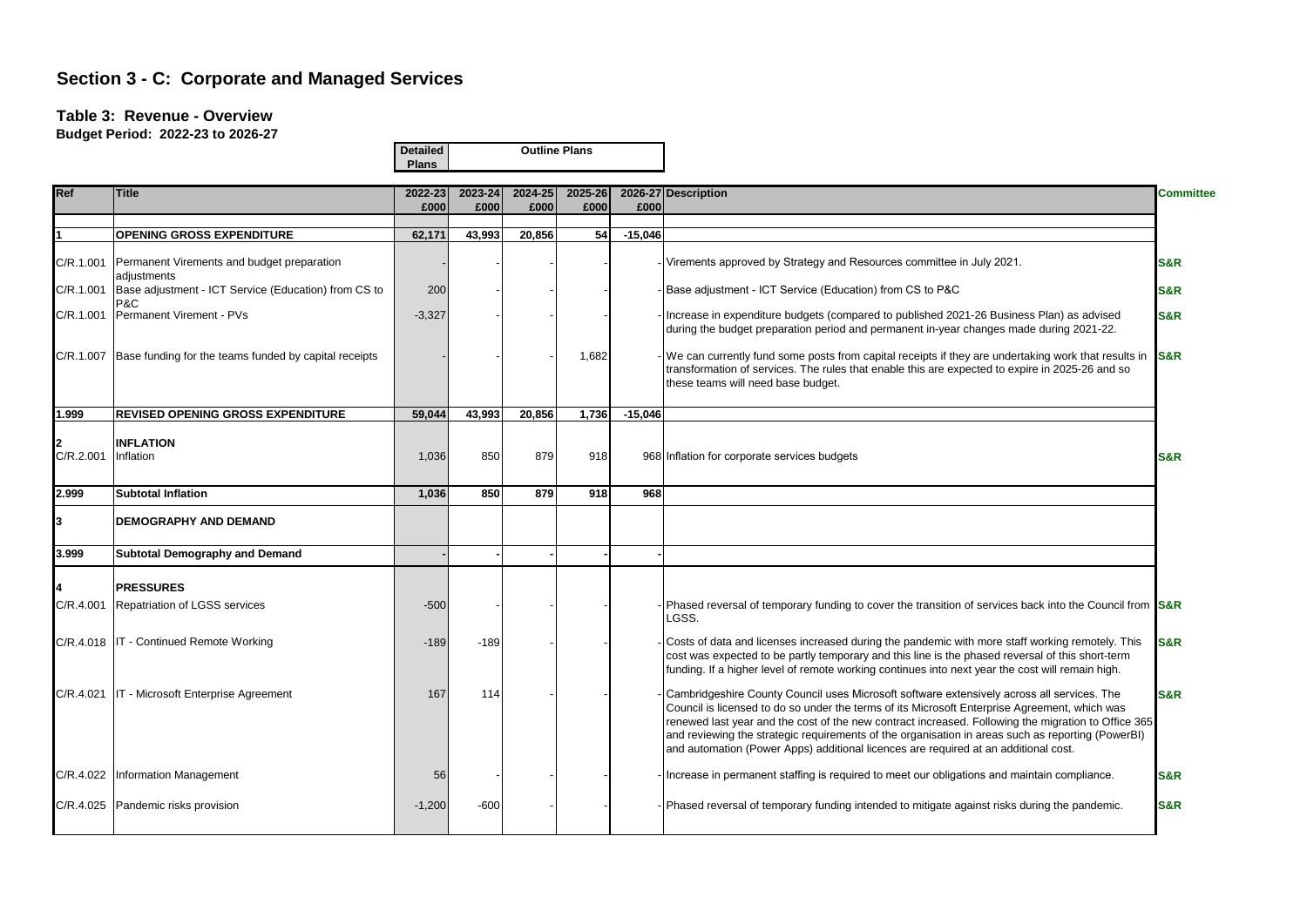### **Table 3: Revenue - Overview**

|     |                                                                      | <b>Detailed</b><br><b>Plans</b> |                 |                 | <b>Outline Plans</b> |      |                                                                                                                                                                                                                                                                                                                                                                                                                                                                                                                                                                         |                  |
|-----|----------------------------------------------------------------------|---------------------------------|-----------------|-----------------|----------------------|------|-------------------------------------------------------------------------------------------------------------------------------------------------------------------------------------------------------------------------------------------------------------------------------------------------------------------------------------------------------------------------------------------------------------------------------------------------------------------------------------------------------------------------------------------------------------------------|------------------|
| Ref | <b>Title</b>                                                         | 2022-23<br>£000                 | 2023-24<br>£000 | 2024-25<br>£000 | 2025-26<br>£000      | £000 | 2026-27 Description                                                                                                                                                                                                                                                                                                                                                                                                                                                                                                                                                     | <b>Committee</b> |
|     | C/R.4.026 Chief Executive                                            | 155                             |                 |                 |                      |      | Increased costs resulting from the decision to have a dedicated Chief Executive for<br>Cambridgeshire                                                                                                                                                                                                                                                                                                                                                                                                                                                                   | <b>S&amp;R</b>   |
|     | $C/R.4.027$ IT - Systems                                             | $-32$                           | 189             | -5              |                      |      | There are emerging requirements for additional modules in existing systems to meet new<br>requirements and planned projects in services. There may also be a period of dual running of<br>systems in the Education space as services are migrated from one to the other.                                                                                                                                                                                                                                                                                                | <b>S&amp;R</b>   |
|     | C/R.4.028   IT - Telephony                                           | 76                              |                 |                 |                      |      | Estimating for the increase expected in Telephony support.                                                                                                                                                                                                                                                                                                                                                                                                                                                                                                              | <b>S&amp;R</b>   |
|     | C/R.4.029 IT - Hardware & Infrastructure                             | 730                             | $-380$          |                 |                      |      | In order to ensure fit for purpose laptops for staff and members it is anticipated thata significant<br>number of devices will need to be replaced in the next 18 months. We need to increase the core<br>infrastructure budget due to an ongoing pressure and for the higher costs associated with the<br>impact of infrastructure services such as backup, cyber security moving to the cloud.                                                                                                                                                                        | <b>S&amp;R</b>   |
|     | C/R.4.030   IT - Shared Health Care Record                           | 50                              | 50              |                 |                      |      | This is the estimated revenue costs to CCC for funding towards the Cambridgeshire &<br>Peterborough Shared Health Care Record.                                                                                                                                                                                                                                                                                                                                                                                                                                          | <b>S&amp;R</b>   |
|     | C/R.4.031 Property Services                                          | 209                             |                 |                 |                      |      | - Additional resource required for staff, to support the property service improvement plan.                                                                                                                                                                                                                                                                                                                                                                                                                                                                             | <b>S&amp;R</b>   |
|     | C/R.4.032 Pathfinder Legal Services dividend expectation             | $-30$                           | $-36$           |                 |                      |      | Pathfinder Legal Services (formerly) LGSS Law Ltd was in deficit in 2017-18 and 2018-19, and the S&R<br>company has retained losses as result. Following significant changes including improvements in<br>fee earner utilisation and in management and direction, the company has returned to profitability in<br>2020. This line reflects that a dividend is likely to be payable. The primary financial purpose of the<br>company is to provide cost effective services, which is achieved through fees, rather than the<br>delivery of dividend.                     |                  |
|     | C/R.4.033 Stanground Closed Landfill Site - operating costs          |                                 |                 | 120             | 3                    |      | 3 The Council is installing a solar park facility and battery storage system at the Stanground closed<br>landfill site, capital project reference F/C.2.121. These are the expected operating costs.                                                                                                                                                                                                                                                                                                                                                                    | S&R              |
|     | C/R.4.034 Renewable Energy - Soham                                   | 40                              | 6               | 6               |                      |      | Operating costs associated with the capital investment in Renewable Energy, at the Soham Solar<br>Farm. Links to capital proposal C/C.2.102 in BP 2016-17.                                                                                                                                                                                                                                                                                                                                                                                                              | E&GI             |
|     | C/R.4.035 Alconbury Solar Carport - operating costs                  |                                 | -2              | 2               | -3                   |      | The proposal is to construct a series of four solar canopies over the car park, which will generate S&R<br>electricity that will be used to charge electric vehicles (EVs) on site and that can be used directly<br>by the building to offset the use of grid electricity.                                                                                                                                                                                                                                                                                              |                  |
|     | C/R.4.036 Swaffham Prior Community Heat Project - operating<br>costs | 290                             | 36              | 30              | $-55$                |      | 34 The Council will contract directly to build an energy centre in Swaffham Prior. This will use<br>ground source and air source heat pumps to provide heat to a heat network. The heat network<br>will contract via a wholly owned SPV, which is funded by a mixture of grant from HNIP and direct<br>grant from CCC. The network is intended to provide heat to some 300 houses in Swaffham<br>Prior. The electricity for the heat pumps will mainly come from North Angle Solar Farm via a<br>private wire connection.<br>These are the operating costs for project. | <b>S&amp;R</b>   |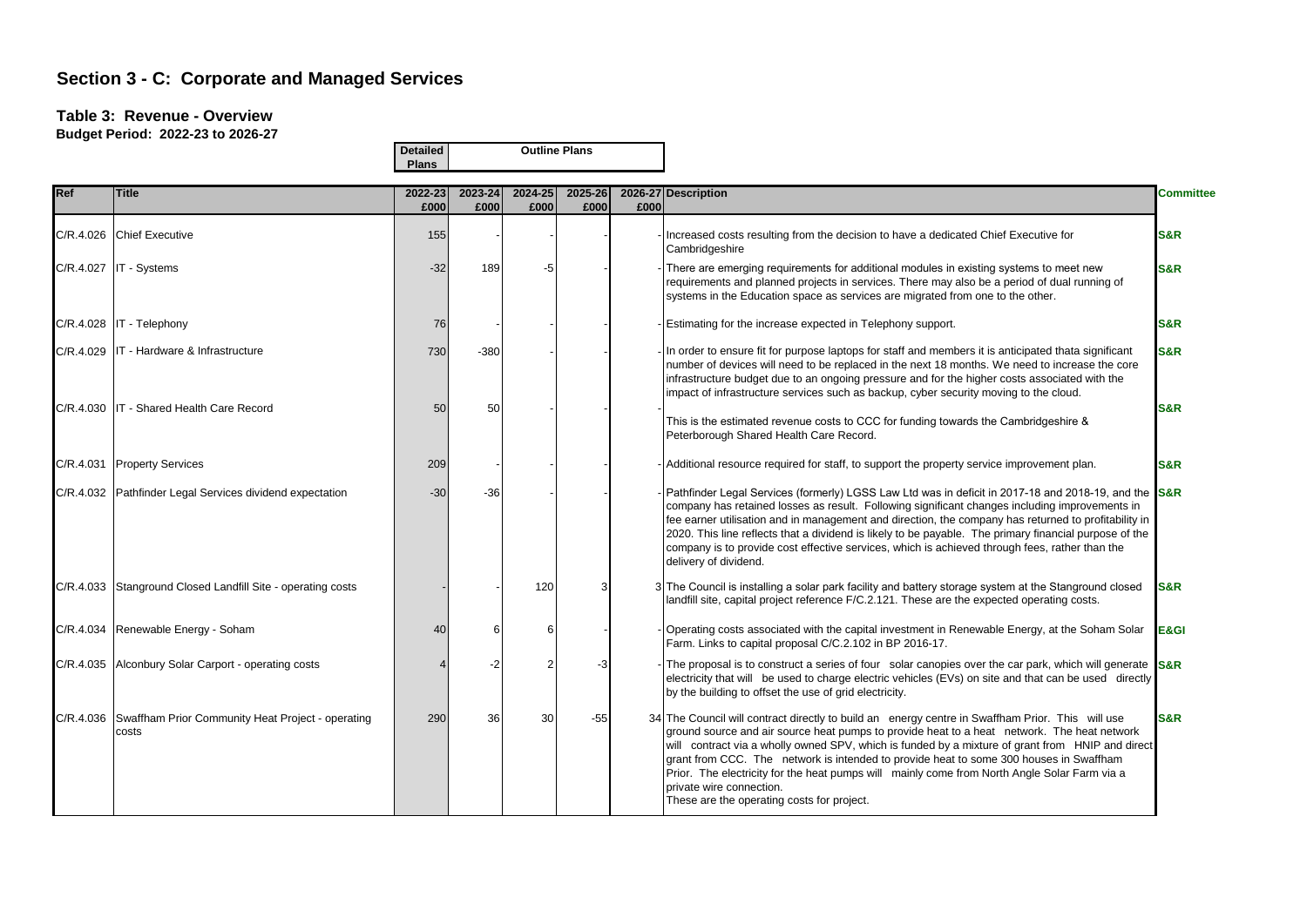### **Table 3: Revenue - Overview**

|            |                                                           | <b>Detailed</b><br><b>Plans</b> |                 | <b>Outline Plans</b> |                 |      |                                                                                                                                                                                                                                                                                                                         |                  |
|------------|-----------------------------------------------------------|---------------------------------|-----------------|----------------------|-----------------|------|-------------------------------------------------------------------------------------------------------------------------------------------------------------------------------------------------------------------------------------------------------------------------------------------------------------------------|------------------|
| <b>Ref</b> | <b>Title</b>                                              | 2022-23<br>£000                 | 2023-24<br>£000 | 2024-25<br>£000      | 2025-26<br>£000 | £000 | 2026-27 Description                                                                                                                                                                                                                                                                                                     | <b>Committee</b> |
|            | C/R.4.037 North Angle Solar Farm, Soham - operating costs | 413                             | $-16$           | 10                   | 11              |      | 11 The proposal is to construct a 39MW DC / 29.4MW AC solar farm on an area of approximately<br>200 acres of Rural Estate property in Soham. Members approved the progression of the project<br>from the initial outline business case to the development of an Investment Grade Proposal.                              | <b>S&amp;R</b>   |
| C/R.4.038  | New Shire Hall                                            | 178                             |                 |                      |                 |      | - A budget increase is required for the annual maintenance and operational costs associated<br>with the new site.                                                                                                                                                                                                       | <b>S&amp;R</b>   |
| C/R.4.039  | Increase in National Insurance - Council Staff            | 230                             |                 |                      |                 |      | - Impact of increase in employers' national insurance payments for staff in corporate services                                                                                                                                                                                                                          | <b>S&amp;R</b>   |
| 4.999      | <b>Subtotal Pressures</b>                                 | 647                             | $-828$          | 163                  | $-44$           | 48   |                                                                                                                                                                                                                                                                                                                         |                  |
|            | <b>INVESTMENTS</b>                                        |                                 |                 |                      |                 |      |                                                                                                                                                                                                                                                                                                                         |                  |
| C/R.5.002  | Demand risk in social care                                | $-1,300$                        |                 |                      |                 |      | This is the planned reversal of short-term funding provided to mitigate the risk in delivering stretch <b>S&amp;R</b><br>savings-targets in social care through 2020/21 and 2021/22.                                                                                                                                    |                  |
|            | C/R.5.005 Renewable Energy Soham - Interest Costs         | $-10$                           | -9              | $-10$                |                 |      | - The Council has invested in building a solar park at Triangle Farm, Soham. These<br>are the borrowing costs associated with the scheme to be repaid using income from the sale of<br>energy.                                                                                                                          | E&GI             |
|            | C/R.5.006 St Ives Smart Energy Grid - Interest Costs      |                                 | 321             | -2                   | -3              |      | -3 The Council is building a Smart Energy Grid at St Ives Park & Ride site, capital project reference<br>F/C.2.118. These are the expected borrowing costs associated with the scheme to be repaid using<br>income from the sale of energy.                                                                             | S&R              |
|            | C/R.5.007 Babraham Smart Energy Grid - Interest Costs     |                                 | 300             | -3                   | -3              |      | -4 The Council is building a Smart Energy Grid at the Babraham Park & Ride site, capital project<br>reference F/C.2.119. These are the expected borrowing costs associated with the scheme to be<br>repaid using income from the sale of energy.                                                                        | <b>S&amp;R</b>   |
| C/R.5.008  | Stanground Closed Landfill Site - Interest Costs          |                                 |                 | 434                  |                 |      | -5 The Council is installing a solar park facility and battery storage system at the Stanground closed<br>landfill site, capital project reference F/C.2.121. These are the expected borrowing costs<br>associated with the scheme to be repaid using income from the sale of energy and provision of grid<br>services. | S&R              |
| C/R.5.009  | North Angle Solar Farm, Soham - Interest Costs            |                                 | 1,306           | -15                  | $-15$           |      | -15 The Council is installing a solar park facility at North Angle Farm, Soham, capital project reference S&R<br>F/C.2.123. These are the expected borrowing costs associated with the scheme to be repaid using<br>income from the sale of energy.                                                                     |                  |
|            | C/R.5.010 Commercial Investments - Interest Costs         | $-35$                           | $-35$           | $-35$                | $-35$           |      | -35 The Council is developing a portfolio of commercial property investments. These are the<br>associated borrowing costs to be repaid using rental income generated from the leases of these<br>properties.                                                                                                            | <b>S&amp;R</b>   |
| C/R.5.011  | Swaffham Prior Community Heat Scheme - Interest<br>Costs  |                                 | 368             | -4                   | -3              |      | -4 These are the expected borrowing costs associated with the scheme to be repaid using income<br>from the sale of carbon credits.                                                                                                                                                                                      | <b>S&amp;R</b>   |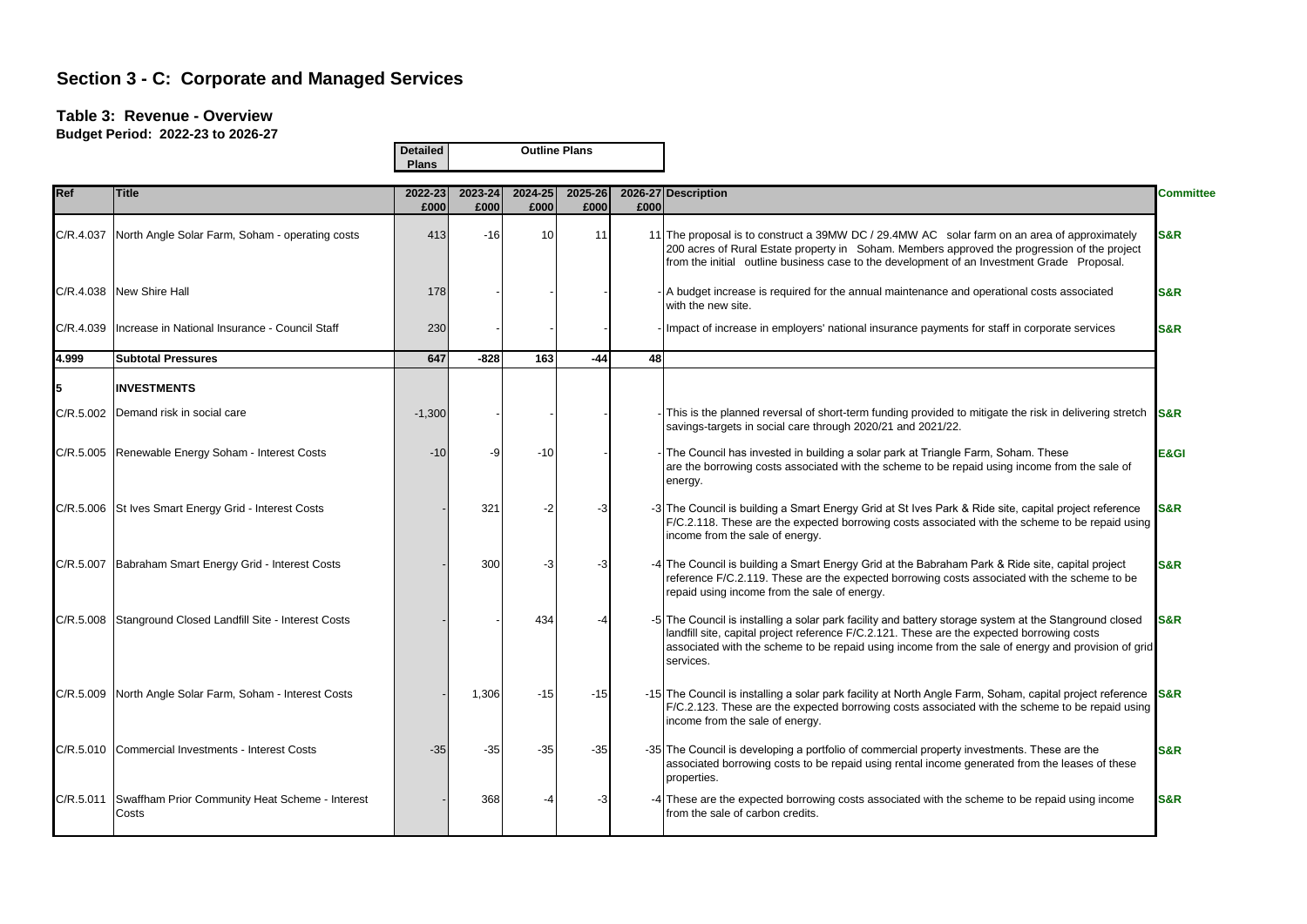#### **Table 3: Revenue - Overview**

**Budget Period: 2022-23 to 2026-27**

**Outline Plans**

**Detailed**

|           |                                                                                          | Plans           |                 |                 |                 |       |                                                                                                                                                                                                                                                                                                                                                                      |                  |
|-----------|------------------------------------------------------------------------------------------|-----------------|-----------------|-----------------|-----------------|-------|----------------------------------------------------------------------------------------------------------------------------------------------------------------------------------------------------------------------------------------------------------------------------------------------------------------------------------------------------------------------|------------------|
| Ref       | Title                                                                                    | 2022-23<br>£000 | 2023-24<br>£000 | 2024-25<br>£000 | 2025-26<br>£000 | £000  | 2026-27 Description                                                                                                                                                                                                                                                                                                                                                  | <b>Committee</b> |
|           | C/R.5.108 Financing the Energy Investment Unit                                           | $-224$          |                 |                 |                 |       | Planned reversal of temporary transformation funded scheme. Ongoing funding of this service is<br>being explored.                                                                                                                                                                                                                                                    | <b>S&amp;R</b>   |
|           | C/R.5.110 Home to Schools and Adults Social Care Transport                               | $-71$           |                 |                 |                 |       | Planned reversal of temporary transformation funded scheme.                                                                                                                                                                                                                                                                                                          | <b>S&amp;R</b>   |
|           | C/R.5.114   Increase in Financial Assessment Team capacity                               | $-64$           |                 |                 |                 |       | Planned reversal of temporary transformation funded scheme.                                                                                                                                                                                                                                                                                                          | <b>S&amp;R</b>   |
|           | C/R.5.115 Think Communities - Creating a Unified Approach                                | 370             | $-1,028$        |                 |                 |       | Ongoing transformation fund scheme through to 2023/24. Investment in our approach to Think<br>Communities, sustaining the infrastructure that has been developed during the pandemic, subject<br>to consideration by the September GPC.                                                                                                                              | <b>S&amp;R</b>   |
|           | C/R.5.116 Cambridgeshire Lifeline Project                                                | $-31$           |                 |                 |                 |       | Planned reversal of temporary transformation funded scheme                                                                                                                                                                                                                                                                                                           | <b>S&amp;R</b>   |
|           | C/R.5.117 Micro-Enterprise Development Pilot                                             | $-60$           |                 |                 |                 |       | Planned reversal of temporary transformation funded scheme                                                                                                                                                                                                                                                                                                           | <b>S&amp;R</b>   |
|           | C/R.5.119   Development of an Asset-Based Area Approach to<br>Commissioning and Delivery |                 |                 | $-92$           |                 |       | Ongoing transformation funded scheme through to 2024/25. Development of a sustainable model<br>of community-based care and support for adults using an Asset-Based Area approach to<br>commissioning and delivery. The project aims to delay demand for long term adult social care and<br>improve outcomes for adults with care and support needs in the community. | <b>S&amp;R</b>   |
|           | C/R.5.120 Adult Social Care Transport                                                    | $-70$           |                 |                 |                 |       | Planned reversal of temporary transformation funded scheme                                                                                                                                                                                                                                                                                                           | <b>S&amp;R</b>   |
|           | C/R.5.121   LGA Behavioural Insights Programme 2021-22                                   | $-20$           |                 |                 |                 |       | Planned reversal of temporary transformation funded scheme                                                                                                                                                                                                                                                                                                           | S&R              |
| C/R.5.901 | Reversal of 18-19 Transformation Fund Investments                                        | $-143$          |                 |                 |                 |       | Transformation funded projects are provided with investments for 1-3 years in order to deliver<br>ongoing savings. This is the reversal of the investment for schemes funded in 2018-19. It is<br>anticipated that further transformation funds will come through for funding in 2019-20.                                                                            | <b>S&amp;R</b>   |
| 5.999     | <b>Subtotal Investments</b>                                                              | $-1,656$        | 1,225           | 273             | $-63$           | $-66$ |                                                                                                                                                                                                                                                                                                                                                                      |                  |
| 6         | <b>SAVINGS</b><br>S&R<br>C/R.6.104 Reduction in staff mileage                            | 378             |                 |                 |                 |       | This is the planned reversal of a temporary saving in staff mileage taken during the period where                                                                                                                                                                                                                                                                    | S&R              |
|           |                                                                                          |                 |                 |                 |                 |       | working from home predominated. While this saving was expected to be short-term, we will review<br>whether more of a permanent saving can be taken.                                                                                                                                                                                                                  |                  |
|           | C/R.6.105 Members Allowance                                                              | $-40$           |                 |                 |                 |       | Revised budget for the new scheme approved for Members' Allowances.                                                                                                                                                                                                                                                                                                  | <b>S&amp;R</b>   |
|           | C/R.6.106 Contract Savings                                                               | $-200$          |                 | $-200$          |                 |       | The ability to renegotiate or procure to achieve contracual savings is likely to remain compromised S&R<br>in 2021, with recovery in 2022.                                                                                                                                                                                                                           |                  |
| 6.999     | <b>Subtotal Savings</b>                                                                  | 138             |                 | $-200$          |                 |       |                                                                                                                                                                                                                                                                                                                                                                      |                  |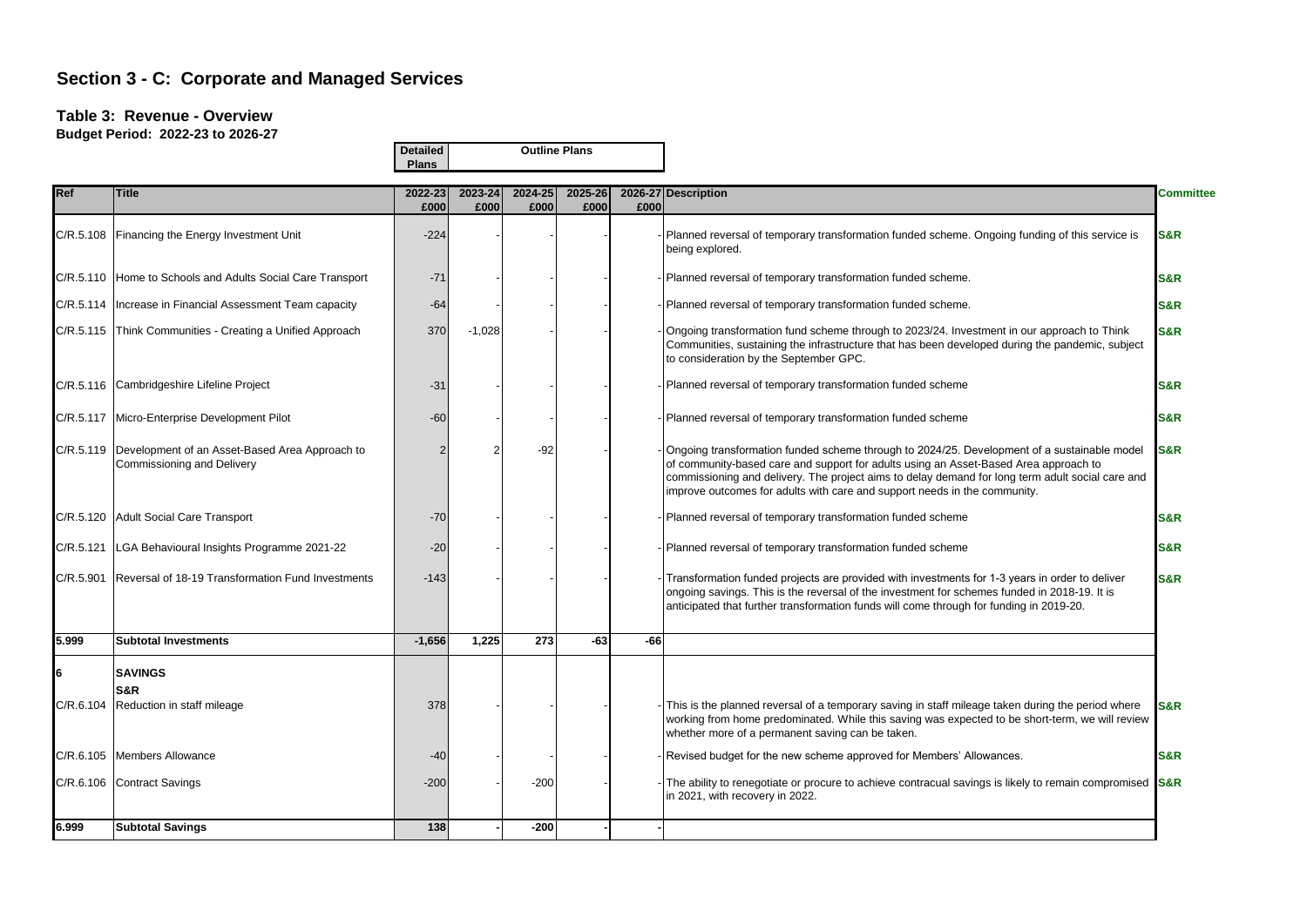### **Table 3: Revenue - Overview**

|            |                                                                                                     | <b>Detailed</b><br><b>Plans</b> |                 | <b>Outline Plans</b> |                 |           |                                                                                                                                                                                                                                                                                                                                                                                                                                                                                                                                                         |                  |  |  |
|------------|-----------------------------------------------------------------------------------------------------|---------------------------------|-----------------|----------------------|-----------------|-----------|---------------------------------------------------------------------------------------------------------------------------------------------------------------------------------------------------------------------------------------------------------------------------------------------------------------------------------------------------------------------------------------------------------------------------------------------------------------------------------------------------------------------------------------------------------|------------------|--|--|
| <b>Ref</b> | <b>Title</b>                                                                                        | 2022-23<br>£000                 | 2023-24<br>£000 | 2024-25<br>£000      | 2025-26<br>£000 | £000      | 2026-27 Description                                                                                                                                                                                                                                                                                                                                                                                                                                                                                                                                     | <b>Committee</b> |  |  |
|            | UNIDENTIFIED SAVINGS TO BALANCE BUDGET                                                              | $-15,216$                       | $-24,384$       | $-21,917$            | $-17,593$       | $-17,198$ |                                                                                                                                                                                                                                                                                                                                                                                                                                                                                                                                                         |                  |  |  |
|            | <b>TOTAL GROSS EXPENDITURE</b>                                                                      | 43,993                          | 20,856          | 54                   | $-15,046$       | $-31,294$ |                                                                                                                                                                                                                                                                                                                                                                                                                                                                                                                                                         |                  |  |  |
| C/R.7.001  | <b>FEES, CHARGES &amp; RING-FENCED GRANTS</b><br>Previous year's fees, charges & ring-fenced grants | $-36,682$                       | $-35,160$       | $-38,982$            | $-41,036$       |           | -41,868 Previous year's fees and charges for the provision of services and ring-fenced grant funding rolled S&R<br>forward.                                                                                                                                                                                                                                                                                                                                                                                                                             |                  |  |  |
| C/R.7.002  | Changes to fees and charges from previous year                                                      | 3,676                           |                 |                      |                 |           | - Adjustment for permanent changes to income expectation from decisions made in 2021-22.                                                                                                                                                                                                                                                                                                                                                                                                                                                                | S&R              |  |  |
|            | C/R.7.002 Changes to Fees and Charges from previous years                                           |                                 |                 |                      |                 |           | - Changes to Fees and Charges from previous years.                                                                                                                                                                                                                                                                                                                                                                                                                                                                                                      | <b>S&amp;R</b>   |  |  |
|            | C/R.7.003 Fees and charges inflation                                                                | $-68$                           | $-100$          | $-107$               | $-114$          |           | -122 Uplift in external charges to reflect inflation pressures on the costs of services.                                                                                                                                                                                                                                                                                                                                                                                                                                                                | <b>S&amp;R</b>   |  |  |
| C/R.7.101  | Changes to fees & charges<br>Council Tax: Counter Fraud & Compliance                                | $-650$                          |                 |                      |                 |           | We will seek to work with Cambridgeshire District Councils to develop a joint action plan to<br>increase the Council tax collected in Cambridgeshire. We will invest in more effective identification<br>of fraudulent or incorrectly claimed Council tax discounts and in compliance activity to ensure<br>residents are paying the correct levels of Council tax. We will establish a gain sharing mechanism<br>to ensure that extra income generated as a result of the scheme is shared fairly between District<br>Councils and the County Council. | <b>S&amp;R</b>   |  |  |
|            | C/R.7.104 Alconbury Solar Carport - Income Generation                                               | $-37$                           |                 | -1                   | -1              |           | -3 The proposal is to construct a series of four solar canopies over the car park, which will generate S&R<br>electricity that will be used to charge electric vehicles (EVs) on site and that can be used directly<br>by the building to offset the use of grid electricity.                                                                                                                                                                                                                                                                           |                  |  |  |
|            | C/R.7.105 Renewable Energy Soham - Income Generation                                                | $-13$                           | $-14$           | $-13$                |                 |           | Income generation resulting from capital investment in solar farm at Soham. Links to capital<br>proposal C/C.2.102 in BP 2016-17.                                                                                                                                                                                                                                                                                                                                                                                                                       | E&GI             |  |  |
|            | C/R.7.106 St Ives Smart Energy Grid - Income Generation                                             |                                 | $-117$          | -5                   | -6              |           | -6 The Council is building a Smart Energy Grid at St Ives Park & Ride site, capital project reference<br>F/C.2.118. This is the expected income to be generated from the sale of energy.                                                                                                                                                                                                                                                                                                                                                                | S&R              |  |  |
|            | C/R.7.107 Babraham Smart Energy Grid - Income Generation                                            |                                 | $-351$          | -3                   | -9              | 28        | The Council is building a Smart Energy Grid at the Babraham Park & Ride site, capital project<br>reference F/C.2.119. This is the expected income to be generated from the sale of energy.                                                                                                                                                                                                                                                                                                                                                              | <b>S&amp;R</b>   |  |  |
|            | C/R.7.108 Stanground Closed Landfill Site - Income Generation                                       |                                 |                 | $-510$               | $-23$           |           | -24 The Council is installing a solar park facility and battery storage system at the Stanground closed<br>landfill site, capital project reference F/C.2.121. This is the expected income to be generated from<br>the sale of energy and provision of grid services.                                                                                                                                                                                                                                                                                   | <b>S&amp;R</b>   |  |  |
|            | C/R.7.109 North Angle Solar Farm, Soham - Income Generation                                         | $-678$                          | $-1,629$        | $-51$                | $-53$           |           | -54 The Council is installing a solar park facility at North Angle Farm, Soham, capital project reference <b>S&amp;R</b><br>F/C.2.123. This is the expected income to be generated from the sale of energy.                                                                                                                                                                                                                                                                                                                                             |                  |  |  |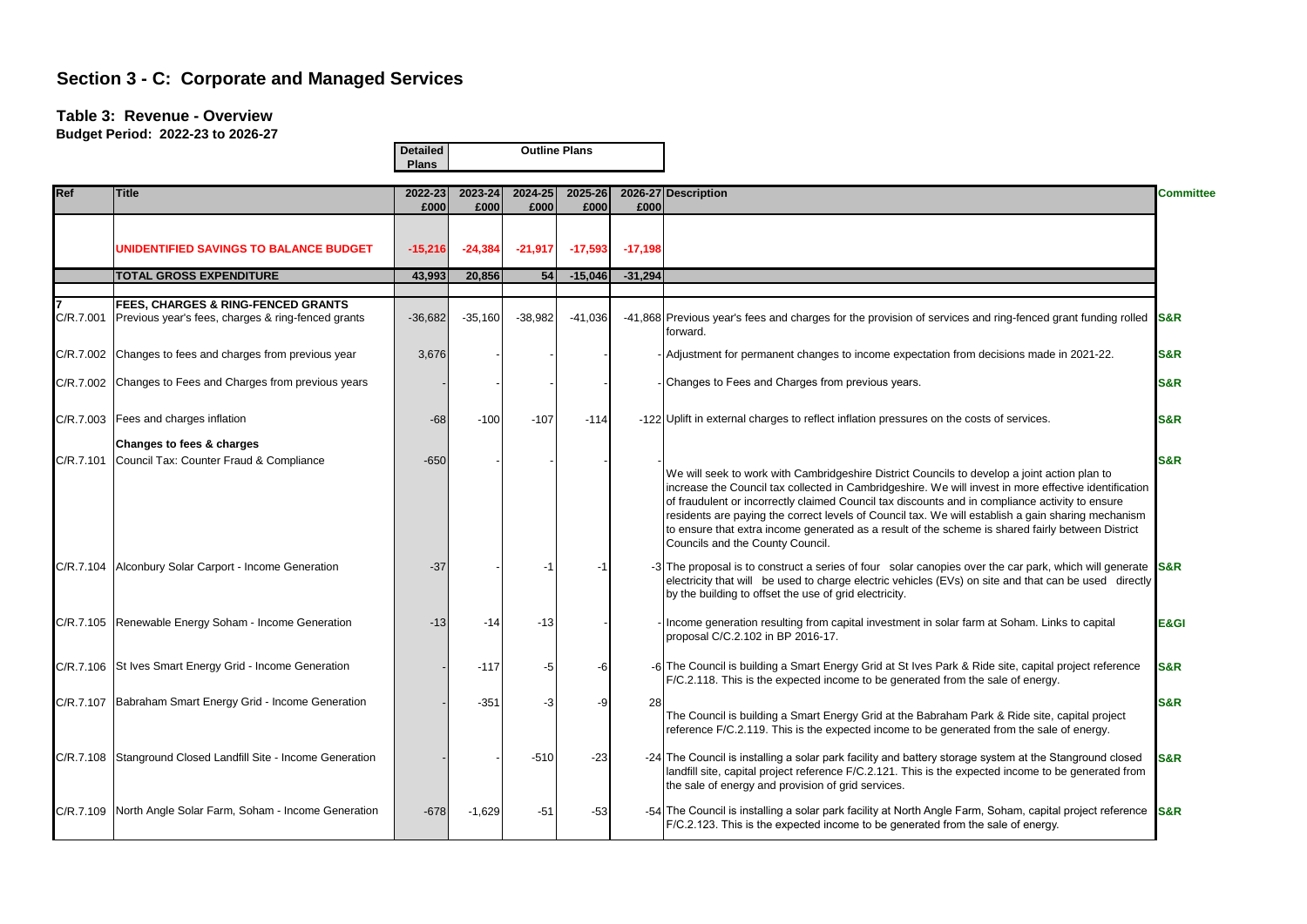### **Table 3: Revenue - Overview**

|            |                                                                | <b>Detailed</b><br><b>Plans</b> |                 | <b>Outline Plans</b> |                 |           |                                                                                                                                                                                                                                                                         |                  |
|------------|----------------------------------------------------------------|---------------------------------|-----------------|----------------------|-----------------|-----------|-------------------------------------------------------------------------------------------------------------------------------------------------------------------------------------------------------------------------------------------------------------------------|------------------|
| <b>Ref</b> | <b>Title</b>                                                   | 2022-23<br>£000                 | 2023-24<br>£000 | 2024-25<br>£000      | 2025-26<br>£000 | £000      | 2026-27 Description                                                                                                                                                                                                                                                     | <b>Committee</b> |
| C/R.7.110  | Swaffham Prior Community Heat Scheme - Income<br>Generation    | $-298$                          | $-274$          | $-35$                | $-120$          |           | -121 This is the expected income to be generated from the sale of carbon credits.                                                                                                                                                                                       | S&R              |
|            | C/R.7.111 Commercial Income                                    | $-500$                          | $-750$          | $-750$               |                 |           | - Commercial return from the Council's Commercial Strategy, to be generated by the newly<br>developed Commercial Team.                                                                                                                                                  | E&GI             |
|            | C/R.7.115 Brunswick House - Income Generation                  | $-27$                           | $-70$           | $-62$                | $-65$           |           | -65 Estimated annual rent increase.                                                                                                                                                                                                                                     | <b>S&amp;R</b>   |
|            | C/R.7.116 Cromwell Leisure - Income Generation                 | 129                             | $-94$           |                      |                 |           | - Estimated change in annual rent, including one vacant unit in 22-23.                                                                                                                                                                                                  | <b>S&amp;R</b>   |
| C/R.7.117  | Tesco - Income Generation                                      | 29                              | $-52$           | $-53$                | $-54$           |           | -56 Estimated annual change in rent income                                                                                                                                                                                                                              | <b>S&amp;R</b>   |
|            | C/R.7.118   Evolution Business Park - Income Generation        |                                 | $-29$           | $-16$                | $-43$           |           | -17 Estimated annual change in rent income                                                                                                                                                                                                                              | S&R              |
|            | C/R.7.119   Independent Living Service: East Cambridgeshire    |                                 |                 | $-319$               | $-212$          |           | - Rent received from the lease of the new building.                                                                                                                                                                                                                     | S&R              |
|            | C/R.7.120 County Farms - Agricultural Rent                     | $-45$                           | $-126$          | $-129$               | $-132$          |           | -136 Increase expected in rental income for the county farms estate.                                                                                                                                                                                                    | S&R              |
| C/R.7.150  | COVID Impact - Cromwell Leisure                                | $-108$                          | $-16$           |                      |                 |           | Cromwell Leisure consists of a cinema and three restaurant units. Almost a full recovery is<br>expected in 2022. We anticipate that we will receive a reduction in rent from the cinema unit in the<br>first part of the year.                                          | <b>S&amp;R</b>   |
| C/R.7.151  | COVID Impact - County Farms                                    | $-205$                          |                 |                      |                 |           | - The reduction on rental income due to COVID is expected, with full recovery in 2022-23.                                                                                                                                                                               | <b>S&amp;R</b>   |
|            | C/R.7.152 COVID Impact - Pooled Property Fund Investment       | $-21$                           |                 |                      |                 |           | - The Pooled Property Fund Investment (CCLA) is expected to start recovery in late 2020-21, but<br>with the risk of further challenges ahead a forecast of 5% income reduction is likely.                                                                               | <b>S&amp;R</b>   |
| C/R.7.153  | COVID Impact - Brunswick House                                 |                                 |                 |                      |                 |           | Brunswick House (BH) has 251 direct let student beds. This scenario is forecastinga 10%<br>reduction in the occupancy levelsindue the fact that some students will stay at home and opt for<br>online learning and a drop in international student numbers is expected. | <b>S&amp;R</b>   |
| C/R.7.154  | COVID Impact - Commercial Income                               | 558                             | $-849$          |                      |                 |           | For the additional income expected across the Commercial Strategy, based on the current funds<br>for investments, we forecast that the 2021-22 & 2022-23 target will be achieved in full by 2023-24.                                                                    | <b>S&amp;R</b>   |
| C/R.7.201  | Changes to ring-fenced grants<br>Change in Public Health Grant | $-228$                          | 649             |                      |                 |           | - Change in ring-fenced Public Health grant to reflect expected contribution from Public Health to<br>budget gap, and thereafter the expected removal of the grant ringfence.                                                                                           | <b>S&amp;R</b>   |
| 7.999      | <b>Subtotal Fees, Charges &amp; Ring-fenced Grants</b>         | $-35,160$                       | $-38,982$       | $-41,036$            | $-41,868$       | $-42,444$ |                                                                                                                                                                                                                                                                         |                  |
|            | <b>TOTAL NET EXPENDITURE</b>                                   | 8,833                           | $-18,126$       | $-40,982$            | $-56,914$       | $-73,738$ |                                                                                                                                                                                                                                                                         |                  |